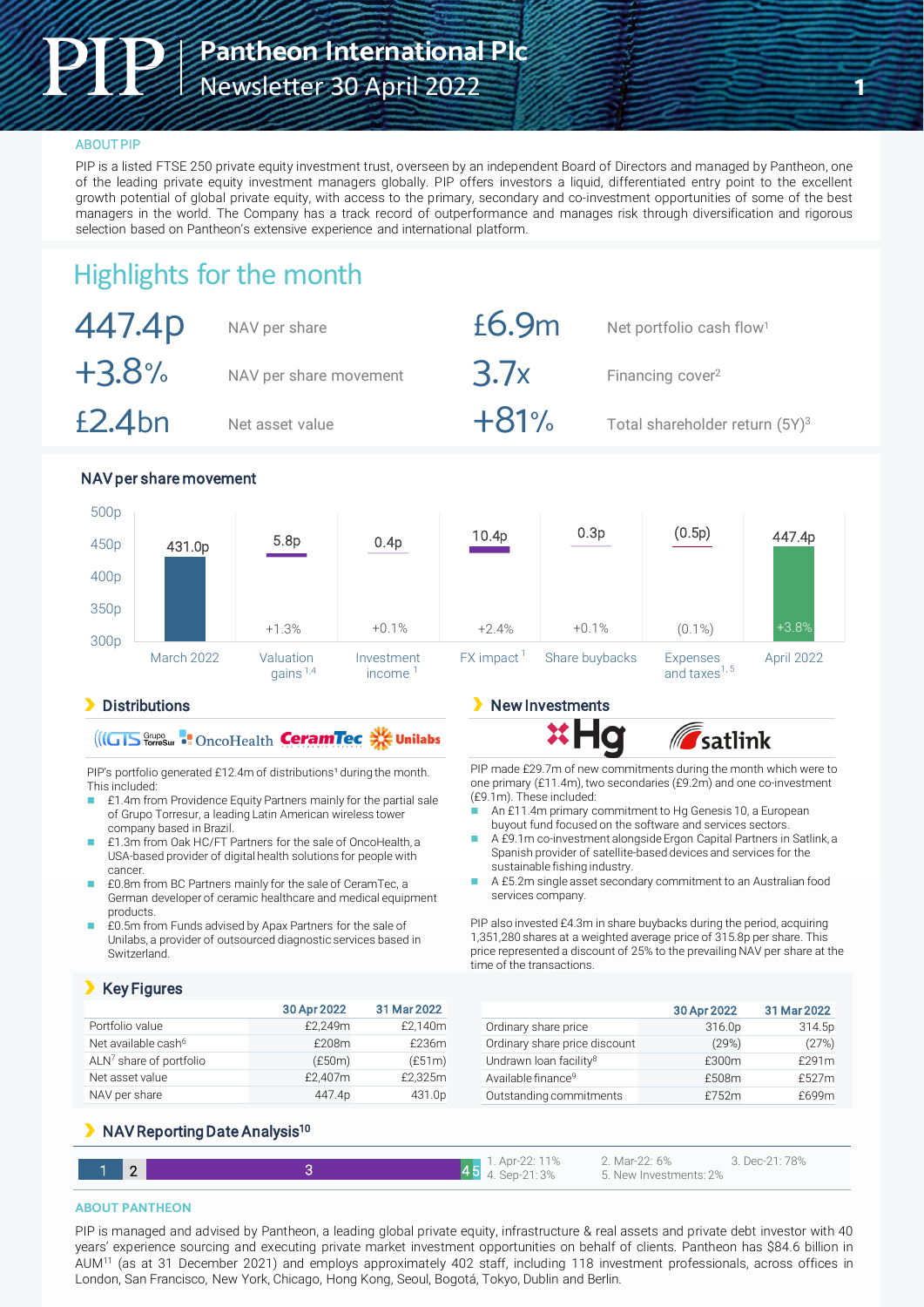# Maximising long-term capital growth

### PIP's Long-term Performance



\* Includes the effects of dividends, capital repayments and warrants. NAV figure based upon adjusted NAV per share where applicable

### Annualised Performance as at 30 April 2022

|                                     |       |             |       |                   | <b>Since</b>     |
|-------------------------------------|-------|-------------|-------|-------------------|------------------|
|                                     | 1 vr  | <b>3yrs</b> | 5yrs  | 10 <sub>Vrs</sub> | <b>inception</b> |
| NAV per share                       | 33.5% | 19.8%       | 16.3% | 14.7%             | 12.4%            |
| Ordinary share price                | 19.2% | 13.5%       | 12.6% | 15.2%             | 11.5%            |
| FTSE All-Share, Total Return        | 8.7%  | 4.5%        | 4.8%  | 7.2%              | 7.6%             |
| MSCI World, Total Return (Sterling) | 6.9%  | 12.4%       | 11.4% | 13.5%             | 8.4%             |

### Largest Holdings

Net Portfolio Cashflow<sup>14</sup>

| Largest managers by value <sup>12</sup> | <b>Region</b> | % of<br>portfolio | Largest companies by value <sup>13</sup> Country |        | Sector                 | % of<br>portfolio |
|-----------------------------------------|---------------|-------------------|--------------------------------------------------|--------|------------------------|-------------------|
| Insight Partners                        | USA           | 8.3%              | 1 FUSA Pharma <sup>17</sup>                      | UΚ     | Healthcare             | 2.4%              |
| 2 Index Ventures                        | Global        | 5.3%              | 2 Chewy                                          | USA    | Consumer               | 1.0%              |
| 3 Providence Equity Partners            | USA           | 3.4%              | 3 Visma                                          | Norway | Information Technology | 0.9%              |
| 4 Essex Woodlands                       | JSA           | 3.0%              | 4 Mural                                          | USA    | Information Technology | 0.9%              |
| 5 Advent International Group            | Global        | 2.6%              | 5 Asurion                                        | USA    | <b>Financials</b>      | 0.9%              |



#### **SHAREHOLDER INFORMATION CONTACT**

Ticker code PIN

Admission to trading September 1987

Total Voting Rights

537,766,14018

Vicki Bradley

www.piplc.com